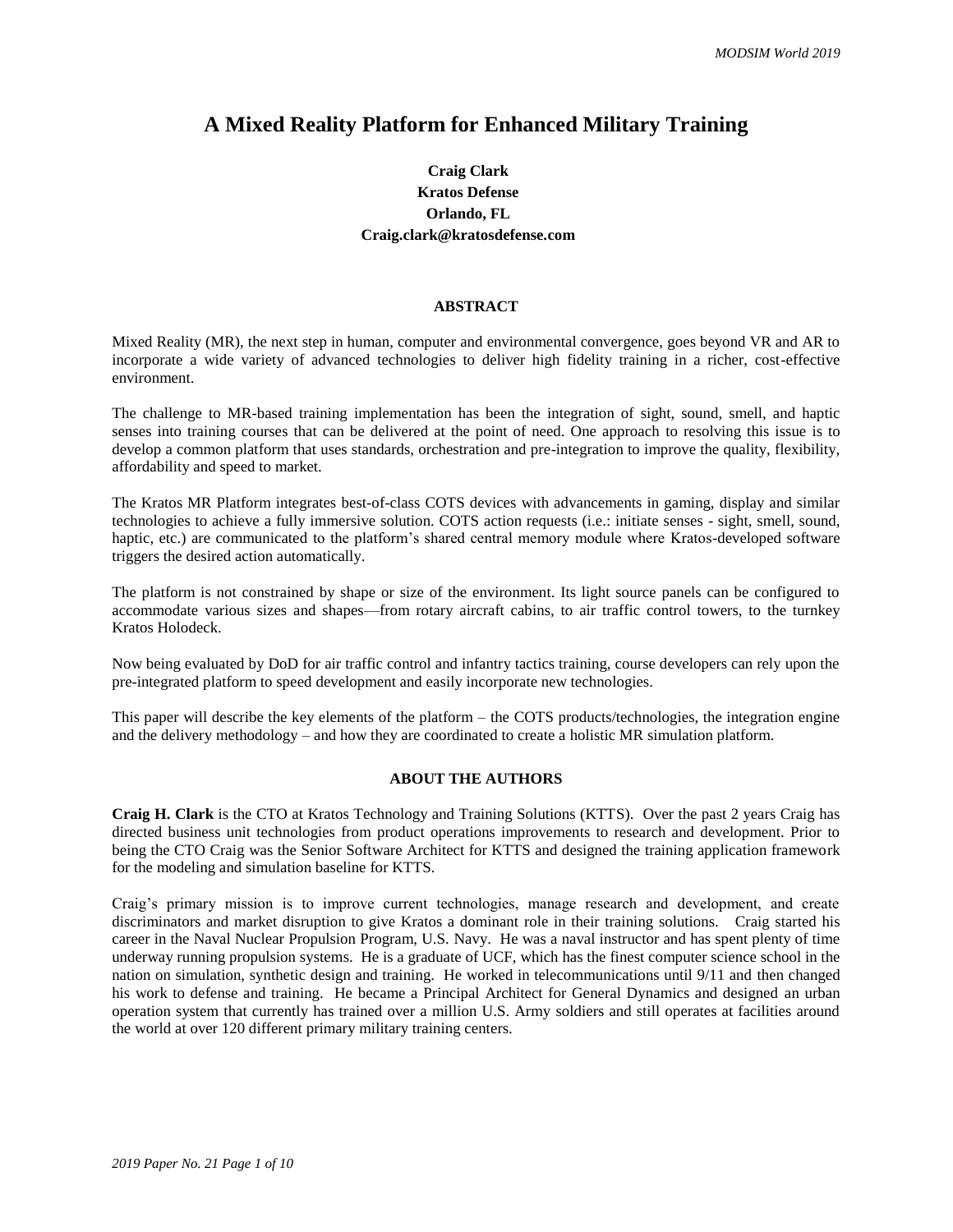# **A Mixed Reality Platform for Enhanced Military Training**

**Craig Clark Kratos Defense Orlando, FL Craig.clark@kratosdefense.com**

#### **CHALLENGE**

The overarching training problem the Department of Defense (DoD) and other government agencies are trying to solve is the ability to train better, cheaper and faster without sacrificing fidelity, content or safety. Kratos evaluated numerous alternative paths to accomplish those goals. One area of overwhelming interest is in the realm of mixed reality (MR) – replacing standard simulation methods with an immersive virtual environment that also incorporates real-world cues to enhance the ability to train.

Through years of research, development and testing, coupled with the maturity of COTS-based VR products and with customer feedback. Kratos, along with the DoD, have found that immersive virtual simulation products can be implemented as an effective and cost-savings means of providing DoD and government agency-wide training. As educators, within the military and beyond, are discovering, mixed reality (MR) technology— a step beyond augmented reality (AR) and VR— will help to achieve this goal as it facilitates the deployment of more realistic training to the point of need, be that at a base facility, combat training center or in the field.

#### **A Mixed Reality Primer**

MR is the result of blending the physical world with the digital world. It is the next evolution in human, computer, and environment interaction and unlocks possibilities that before now were restricted to our imaginations. It is made possible by advancements in computer vision, graphical processing power, display technology, and input systems. The term mixed reality was originally introduced in a 1994 paper by Paul Milgram and Fumio Kishino, "A Taxonomy of Mixed Reality Visual Displays." Their paper introduced the concept of the virtuality continuum and focused on how the categorization of taxonomy applied to displays. Since then, the application of mixed reality goes beyond displays to also include environmental input, spatial sound, and location.

Advancements in sensors and processing are giving rise to a new area of computer input from environments. The interaction between computers and environments is effectively environmental understanding, or perception. Environmental input captures things like a person's position in the world (e.g., head tracking), surfaces and boundaries (e.g., spatial mapping and spatial understanding), ambient lighting, environmental sound, object recognition, and location.

Now, the combination of all three – computer processing, human input, and environmental input – sets the opportunity to create true mixed reality experiences. Movement through the physical world can translate to movement in the digital world. Boundaries in the physical world can influence application experiences, such as game play, in the digital world. Without environmental input, experiences cannot blend between the physical and digital realities.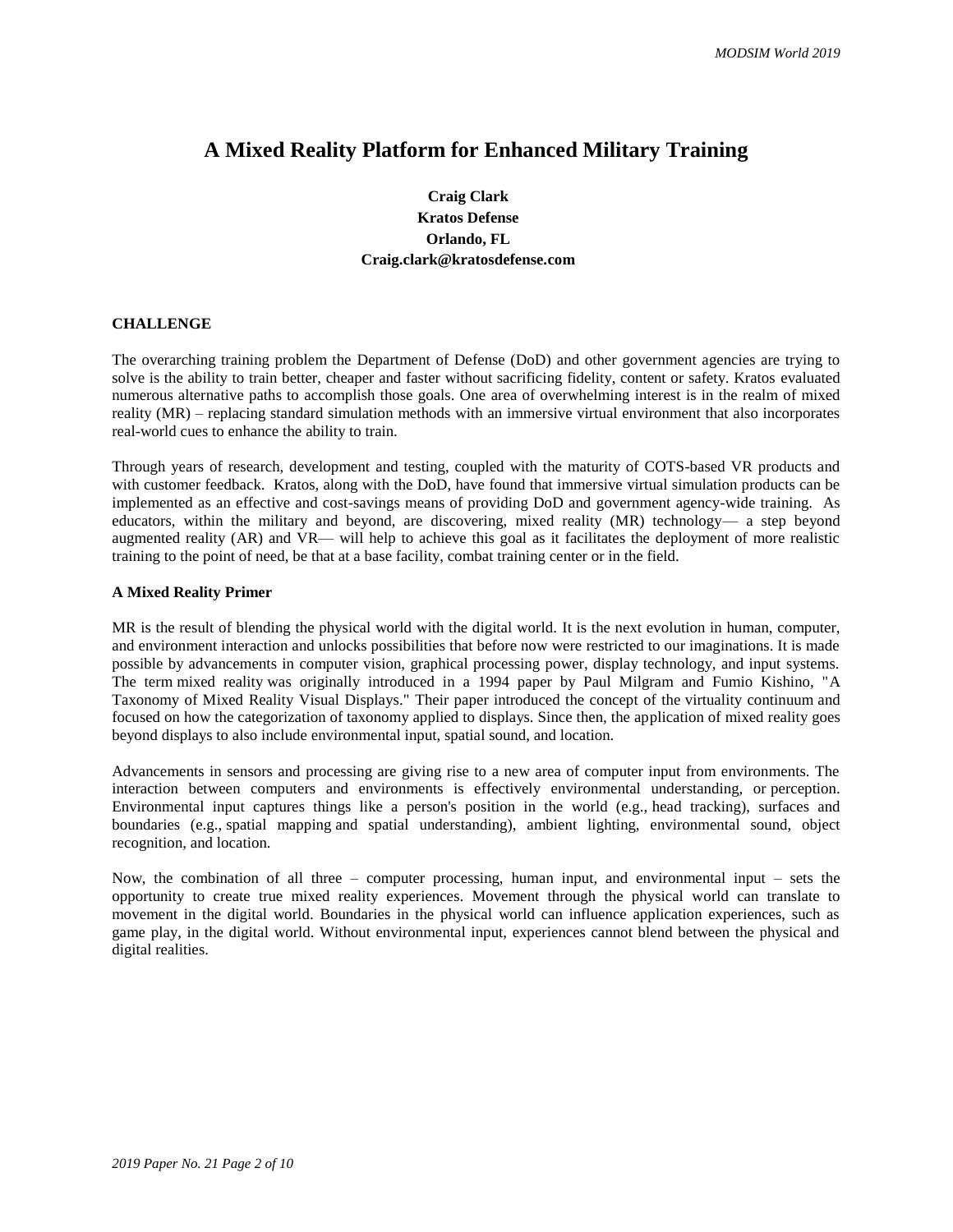

**Figure 1. Summary comparison of VR, AR and MR** 

#### **BEYOND AR/VR**

The key differentiator of MR is that it enables digital content and real-world content to interact with each other in real-time, in ways beyond augmented reality (AR) and virtual reality (VR). AR and VR platforms can't simulate the dirt, dust, and sweat of combat. They can't simulate the impact of external friction on the warfighter or their platforms. That is one of the biggest criticisms of synthetic training platforms. MR helps solve the friction challenge, providing the warfighter a truly immersive experience that mimics the combat environment.

The effects of tactile, audio, and visual sensory cues on a participant's sense of presence in a virtual environment and on their memory for the environment and the objects in that environment directly correlate to the success of training. Results strongly indicate that increasing the modalities of sensory input in a virtual environment can increase both the sense of presence and memory for objects in the environment. In particular, the addition of tactile and auditory cues to a virtual environment increased the user's sense of presence and memory of the environment.

## **A PLATFORM APPROACH TO MR-BASED TRAINING**

The greatest challenge to effective and affordable MR-based training today has been incorporating the variety of products and technologies for sight, sound, smell, haptics, etc. into self-contained training courses that can be delivered in a variety of places, situations and environments. As technology professionals in other disciplines such as communications and IT have discovered, the answer to fully capitalizing on new technologies is by integrating them into a common platform that uses standards, orchestration and pre-integration to improve the quality of outcomes, as well as flexibility, affordability and speed to market.

A mixed reality simulation platform needs to have the ability to unite best of class commercial technologies and enable delivery of courseware to the point of need. Educators can design courseware and other training materials quickly and affordably, utilizing the best technologies, content development strategies and the widest range of delivery scenarios for the most immersive solution— far faster and more affordably than using one-off techniques. To be clear, the platform is not a development environment or toolkit. Instead it is a complete, turnkey training delivery foundation that allows educators to apply the most realistic, advanced MR technology to achieve training objectives.

#### **Mixing the Real with the Virtual**

For over a decade VR systems have been used to model all aspects of military training, including ballistics, air, ground and maritime systems models as well as human behavior. Now, MR is taking training immersiveness to new heights. MR merges real and virtual worlds to produce new environments and visualizations where physical and digital objects co-exist and interact in real time. It is best suited to training applications that would benefit from: 1) enhanced sensory perception beyond simple visuals, or 2) where training in a real environment can be enhanced by introducing virtual elements. For example, unlike AR or VR, with MR a Humvee driver trainee will experience the initial feel of all vehicle controls, smells and vibrations in environments ranging from a desert to urban streets, all while sitting in a schoolhouse, holodeck or the cab of a stationary vehicle. MR reduces the costs and eliminates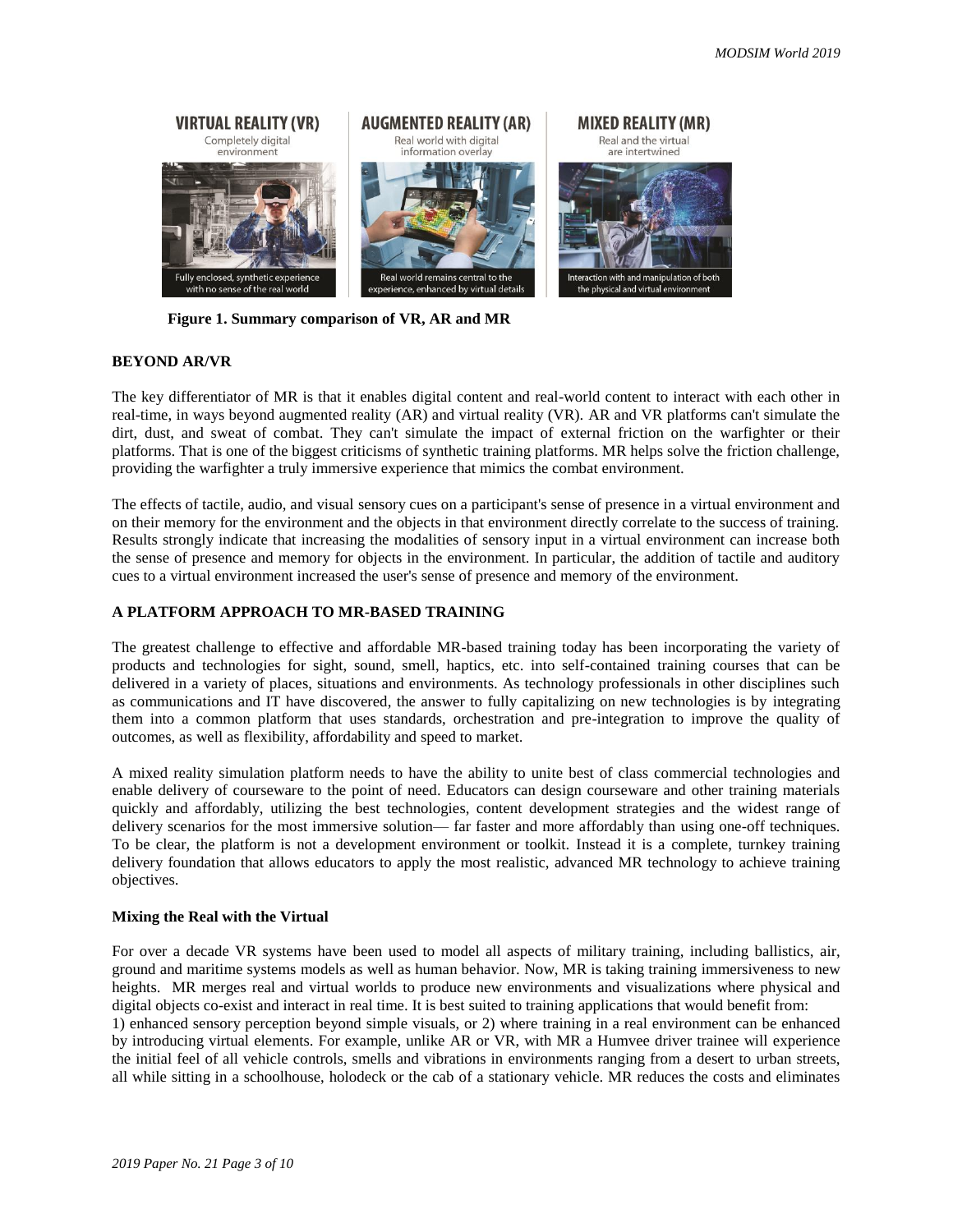the risks associated with live training, while providing heightened realism that better prepares trainees for the live training exercises to follow.

#### **Sensory Perception & Reaction: MR's Baseline Technologies**

One such example of a platform approach to delivering MR training solutions is that developed by Kratos. It is comprised of three parts: 1) a select group of best-of-class hardware and software Commercial-Off-the-Shelf (COTS) technology products that create, drive and manage sensors and sensory inputs; 2) an Integration Engine that unifies the inputs, outputs and operations of these technologies so they can behave in a coordinated way, and 3) flexible, versatile lighting technology that allows MR courseware delivery in virtually any suitable environment.



**Figure 2. Basic Components of an MR Platform**

The platform employs the latest in commercial-off-the-shelf (COTS) technologies including (but not limited to):

- HMD technology
- High Definition camera and sensor technology
- Entity Tracking system
- Image generator (IG) and Rendering Engine • Operating system(s)
	- Proprietary color spectrum keying algorithms

• Lighting technology

Integrating the many technology elements required to create an MR environment can be a challenging undertaking, requiring specialized software to integrate the myriad of components listed above into an immersive, holistic experience.

## **TECHNOLOGY + INTEGRATION: THE HEAT OF THE PLATFORM**

The Kratos Platform integrates technology advancements in the gaming and similar markets to achieve a fully immersive MR solution. Internally developed algorithms and software integrate the COTS technologies to create the most realistic training environments.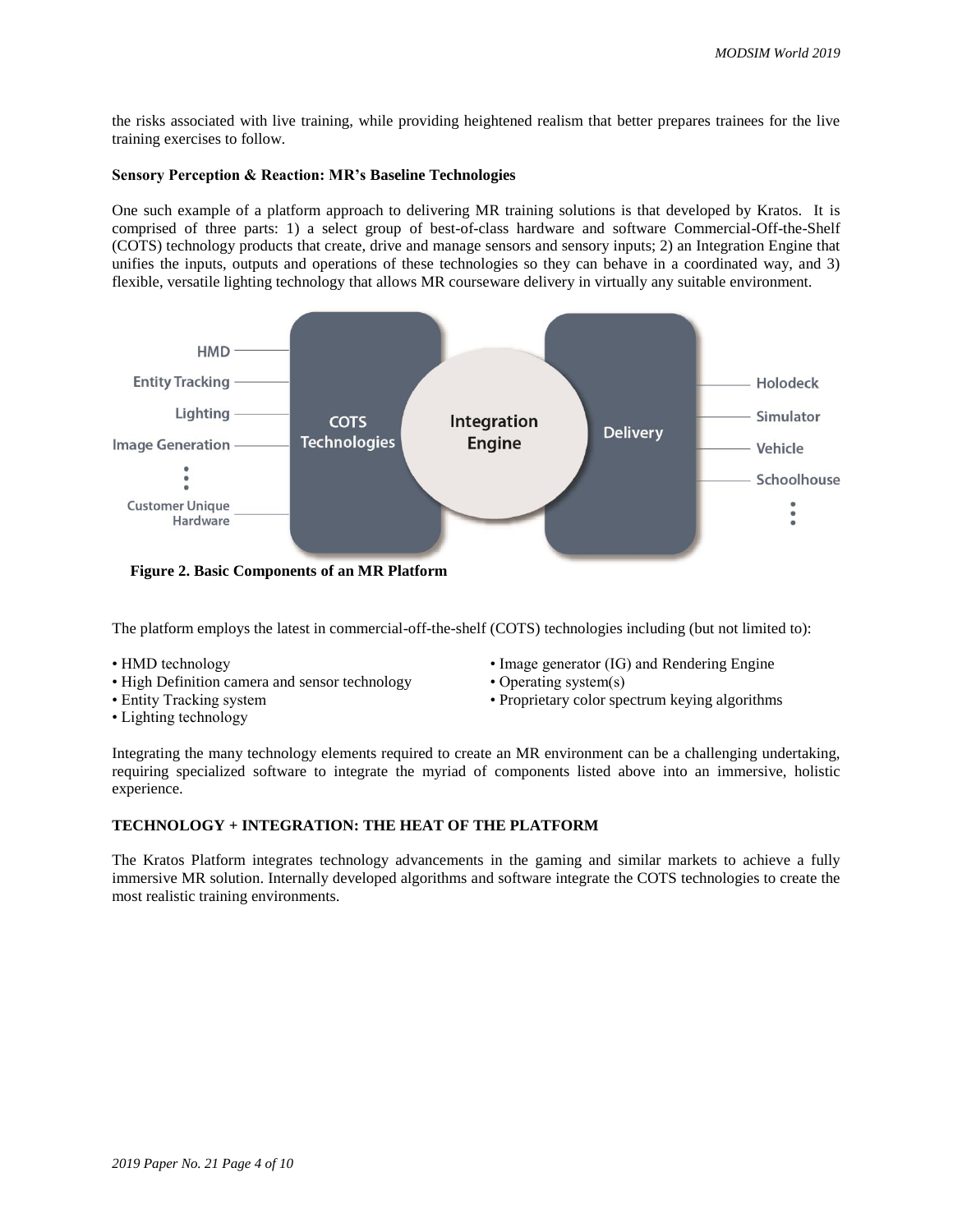

**Figure 3. Open Architecture Design of MR System Maximizes Interoperability** 

The mixed reality system, as diagramed above, is designed with an open architecture to maximize interoperability, reuse and reduction in ownership cost. By using technologies like openVR we allow for several different COTS components and software solutions to be integrated into the system. This also prevents us from being tied to a specific product or vendor. The Information Processing Layer has an open API and allows for new systems to receive and transmit events and messages. Agnostic integration efforts were used specifically for allowing of modular and scale (size) flexibility.

The actions of each of these COTS devices are communicated to a shared central memory module where required actions are automatically triggered by the platform's software. For example, pine forest imagery in a simulated environment will trigger pine tree aroma; the pull of a trigger in a gunnery training scenario will trigger muzzle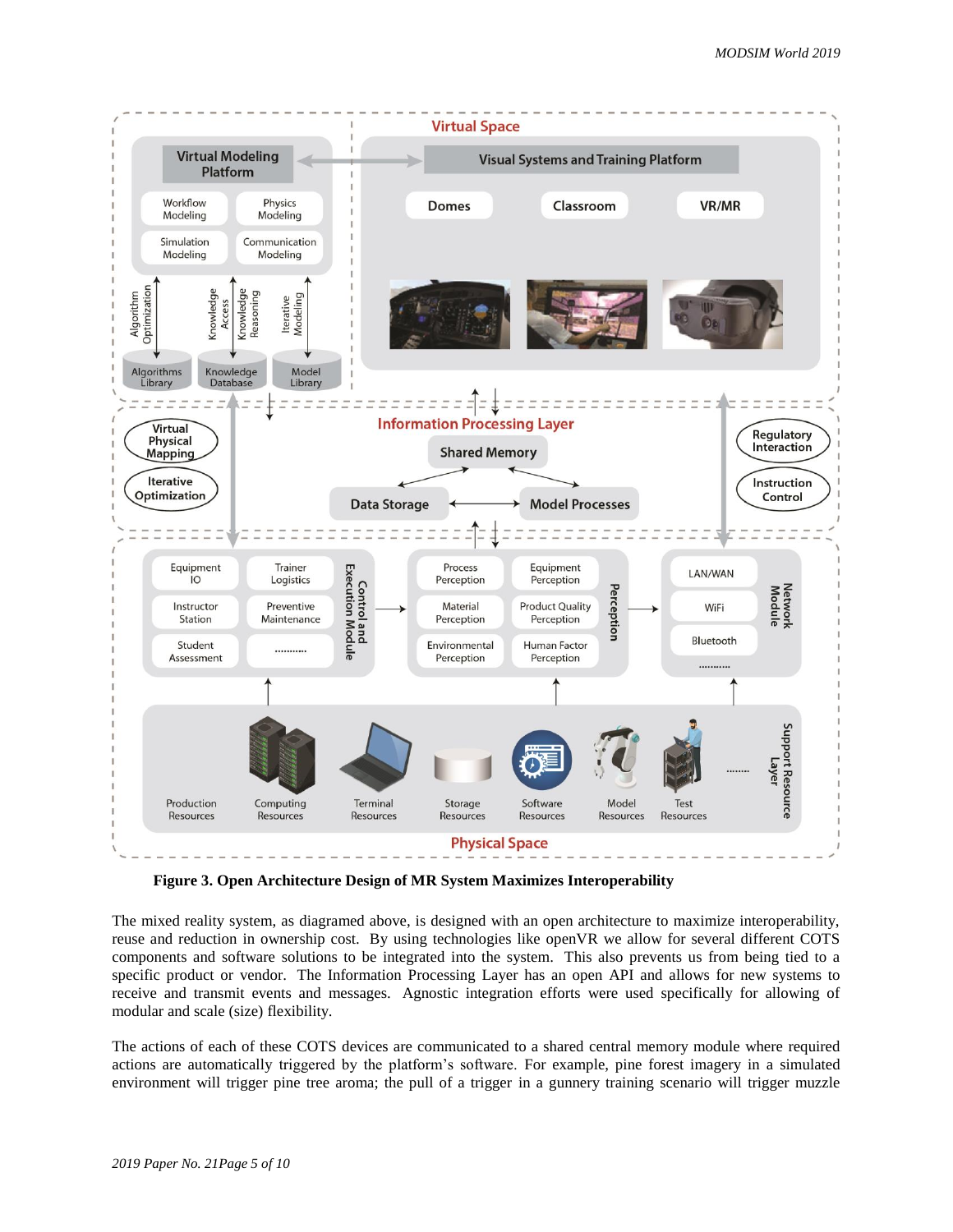flashes, the turning of an HMD will trigger a change in the visual to track the changing head movement and resulting visual. What's more, the architecture of the platform is designed with the expectation of change. As COTS technologies and products continue to advance, the platform architecture has been designed to easily replace older forms with the latest updates without elaborate reengineering.

#### **Delivering MR Training Anywhere**

In a highly mobile world, training can no longer be limited to the classroom, and the greatest advantage of this platform-based strategy is that it enables MR-based courses to be delivered in virtually any suitable environment. Training increasingly needs to be delivered at the point of need. The key for the Kratos platform is unique lighting technology that can seamlessly cover any surface. Thus, the platform is not constrained by shape or size of the environment. Its light source panels can be configured to accommodate various sizes and shapes. There really are no limits to configuration—from rotary aircraft cabins, where aerial gunnery trainees can react to multiple battle scenarios via the latest in head mounted display (HMD) units—to air traffic control towers, marksmanship firing ranges to the turnkey Kratos Holodeck.

#### **MR Applications**

The Kratos Holodeck is comprised of COTS technologies that are utilized in many different applications. One application is an Air Traffic Controller (ATC) proof of concept and demonstrator. This ATC demonstrator allows students to utilize real ATC computers and physical components, while working in a virtual world. This system is networked to an Apache simulator so the student can interact with the pilot in the simulator as he approaches the ATC tower. The student looks down and picks up the physical microphone to communicate with the Apache as it flies closer to the runway. The student can look out the tower windows and see the Apache (simulator in the virtual world) flying. Combining the virtual world with the physical world that the student was utilizing is a true example of mixed reality.

Other examples in the simulation and training environments include gunnery trainers utilizing high fidelity weapons in the virtual world. We have developed V-22, UH-60, CH-47 gunnery trainers in mixed reality environments. As the technology advances, research labs are discovering that they can use mixed reality to assist them with their evaluation of new technologies and products. Another customer is utilizing mixed reality to evaluate next generation technology and products for soldier lethality. They are advancing the mixed reality technology to include eye tracking, induced signal to noise ratios, picture-in-picture, overlays, higher HMD resolution and increase FOV. Once this is complete, the Holodeck will be integrated with new soldier equipment to assist in the evaluation and deployability of this equipment. Finally, integration of multiple larger size Holodecks will be used for soldier or squad level training.

The potential for MR to dramatically alter training is not limited to military operations. FAA training centers as well as metropolitan SWAT teams can benefit from ATC and soldier/squad training, respectively. This recent advancement of high powered wireless computers allows the system to grow exponentially, networking multiple individuals together to allow face-to-face interaction in a virtual world.

## **TECHNOLOGIES CRITICAL TO MIXED REALITY**

Numerous technologies are required for a platform to deliver MR training. These include, but are not limited to, tracking, head mounded display (HMD), image generations, gaming engines and lighting technologies. As time precludes a discussion of each, this paper will focus on tracking and lighting technologies.

## **Tracking Technology Overview**

Position and orientation tracking is very important towards achieving immersion and presence in virtual or projected training environments. Head tracking information is used to change the viewpoint of the generated image to reflect user movements inside the training area. For dome projected trainers, orientation information, although not as critical as in virtual reality training, is important to calculate the final eye-point in relation to the position of the head tracker. The value of the viewpoint offset is given by the distance between the head tracker and the viewpoint (for a projection system it is considered the point in between the eyes at the base of the nose). A close positioning of the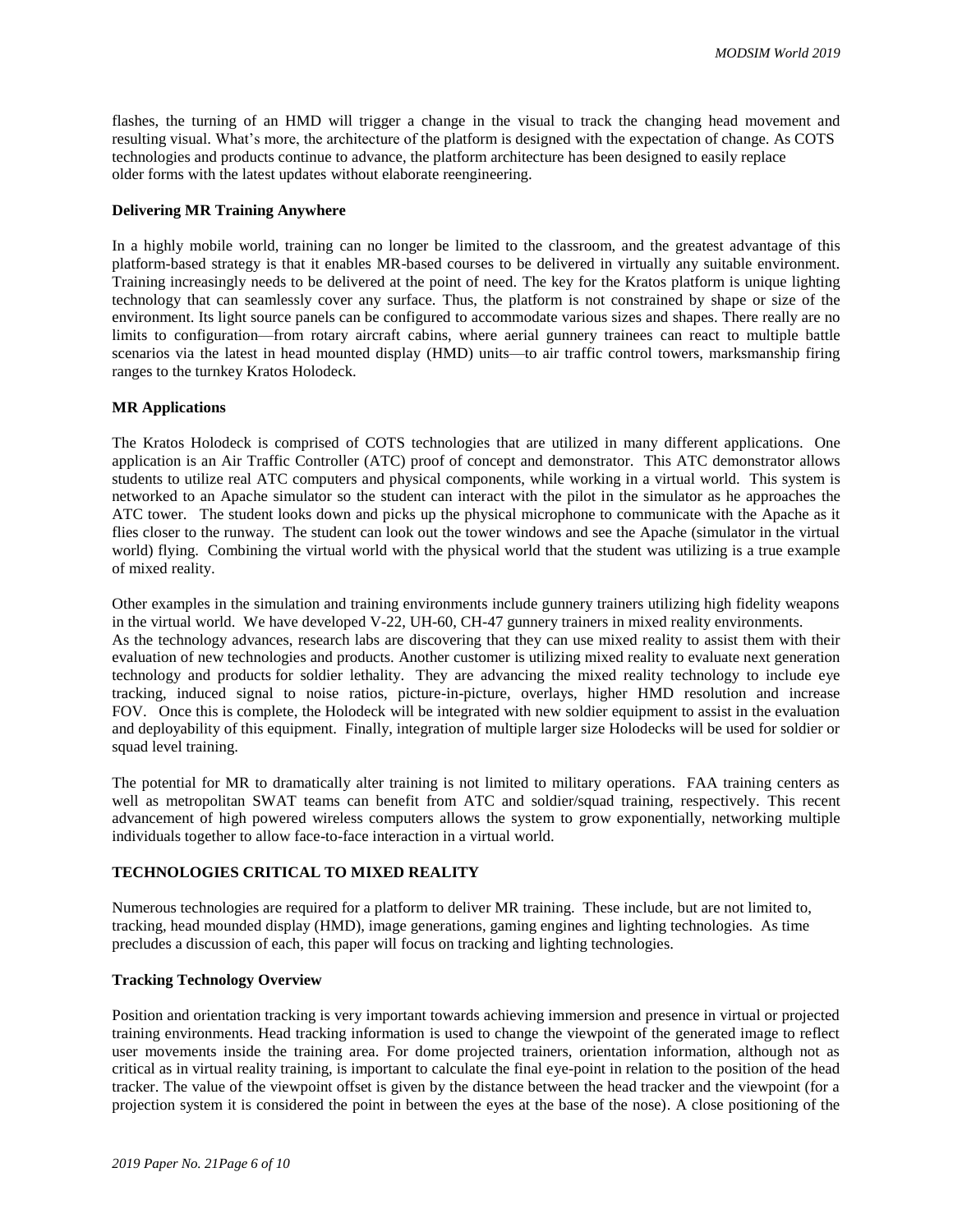head tracker (e.g., above the forehead) will minimize the offset induced by head rotation from looking perpendicular to the screen, thus a less accurate orientation sensor can be used.

In head mounted projection systems though, the positioning information needs to be accurate due to good assessment of discontinuities between the physical trainer cabin and the projected out-the-window (OTW) scene, versus the virtual system where everything is aggregated at the IG level and translations of the viewpoint in the scene are resilient to a higher measurement error.

There are several methods of tracking position, for the generic size of the training environment considered, the following were evaluated:

## **Magnetic Tracking**

Magnetic tracking relies on measuring the intensity of the magnetic field in various directions. There is typically a base station that generates AC, or pulsed DC excitation. As the distance between the measurement point and base station increases, the strength of the magnetic field decreases. If the measurement point is rotated, the distribution of the magnetic field is changed across the various axes, allowing determination of the orientation as well.

Trackers using this technology: Polhemus G4, Polhemus FastTrack, Ascension trakSTAR

Pros: High precision, fast update rates, works in complete darkness, multiple receivers.

Cons: Subject to interference from conductive materials near emitter or sensor, from magnetic fields generated by other electronic devices and from ferromagnetic materials in the tracking volume. The positioning accuracy decreases with the cube of distance from the source, although multiple sources can be used.

#### **Acoustic Tracking**

Acoustic tracking measures the time it takes a known acoustic signal to reach the receivers. Typically, multiple transmitters are distributed in the tracked environment and multiple receivers (microphones) are placed on tracked objects. If the receivers are aware when the signal was sent, the time to receive the signal can provide the distance from the transmitter. When multiple receivers (microphones) are present in a known position on a rigid object, the time difference between them can provide data about the orientation of that rigid object relative to the transmitters.

Trackers using this technology: Intersense IS900, Nexonar, Chirp Microsystems Pros: Works in complete darkness, immune to electromagnetic interferences, multiple receivers. Cons: Subject to audio interference, slow update rate, sensitive to occlusions.

## **Optical Tracking**

There are different variations to perform tracking using optical technology, among these:

- The tracked object is outfitted with markers in a well-known pattern and two or more external cameras are looking for the markers in the common viewing area.
- The tracking object is outfitted with a camera and markers are placed in the environment. The size and geometry of the markers are used to compute the position and orientation.
- Infrared laser light scans the tracked volume with determined timing and photoelectric sensors placed on the tracking object identify the position of the object based on scan timing.

Pros: Less susceptible to noise from the environment, does not suffer from drift from inertial sensors, many objects can be tracked simultaneously.

Cons: Difficult to implement with NVG, track accuracy affected with multiple occlusions, or outside the trainer (e.g., out of the UH-1Y platform), and deploying multiple cameras to cover large volumes has a high cost.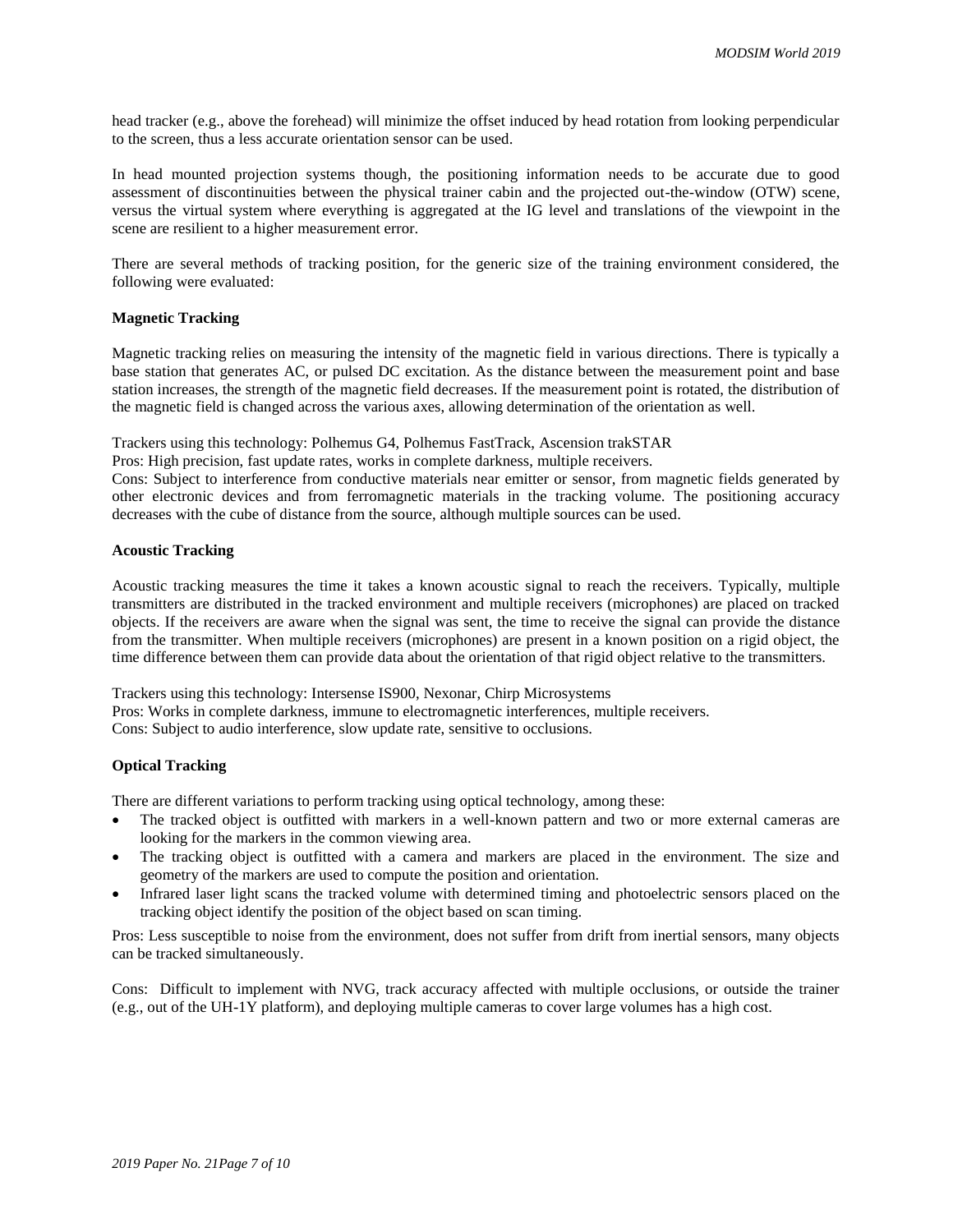#### **Ultra-Wide Band (UWB) Tracking**

UWB tracking uses low-power wide-band radio signals to measure time difference of arrival of a radio pulse from multiple sources to the receiver. Using at least four sources a precise position in the 3D space of the tracked object can be calculated.

## **GREEN SCREEN and LIGHTING TECHNOLOGY**

Green/blue screens are based on the idea of chroma-keying. Chroma-keying, sometimes known as color-keying or keying, is the process of singling out a particular color in an electronic image and then using computer software, which can be just about anything you can imagine, to show through. The idea is that a specific color is chosen and replaced by a different color/background. Additionally, one of the most important aspects of shooting any type of green or blue screen project is the use of appropriate lighting.

#### **Backlighting/Front Lighting**

If the subject isn't lit correctly or the green/blue screen is too dark, too bright, or uneven, chances are you'll have problems. Several types of lighting systems and types, in different combinations, have been used to achieve the best results. The background must be evenly lit, otherwise the shadowed areas will be harder to key out. Improper backlighting can cause hot/cold spots and oversaturation of the screen material.

The subject you're keying out also needs to be far enough away from the green/blue screen so you don't get bleedthru from the reflective light off the screen onto your subject. In addition, the subject in the foreground must be lit separately so you have control over the exposure and direction of the light source(s) you require for the scene.

## **Cloth**

Green/blue cloth is a low-cost alternative to other materials used for the background. While it's easy to implement, it does present its own set of challenges; it can produce shadows and if the sheen of the cloth isn't matte enough, reflections can occur on the subject.

#### **Electroluminescent (EL) Paint**

Electroluminescent paint is a costly alternative to other green screen materials. While readily available and easy to implement, it doesn't provide a good uniformity of light.

## **Video Cards**

The NVIDIA Quadro P6000 was released in October 2016 as the most advanced pure professional graphics solution ever created, combining the latest GPU, memory and display technologies that result in unprecedented performance and breakthrough capabilities. Professionals across a range of industries can now create their most complex designs, solve the most challenging visualization problems and experience their creations within the most detailed, lifelike and immersive VR environments.

The Quadro P6000 Pascal architecture GPU implementation, GDDR5X memory and DisplayPort 1.4 support synergistically deliver the best overall single precision FP32 performance and professional graphics solutions. The P6000 enables users to create large, complex designs, interactively render photorealistic imagery, and create detailed, lifelike VR experiences.

## **Light Tape®**

Light Tape® provides a back light solution that evenly illuminates the green screen surface without diffusion and as the panels can be configured to accommodate various sizes and shapes the platform is not constrained by shape or size of the environment. There really are no limits to configuration. We believe it is the overall best solution for the Kratos implementation.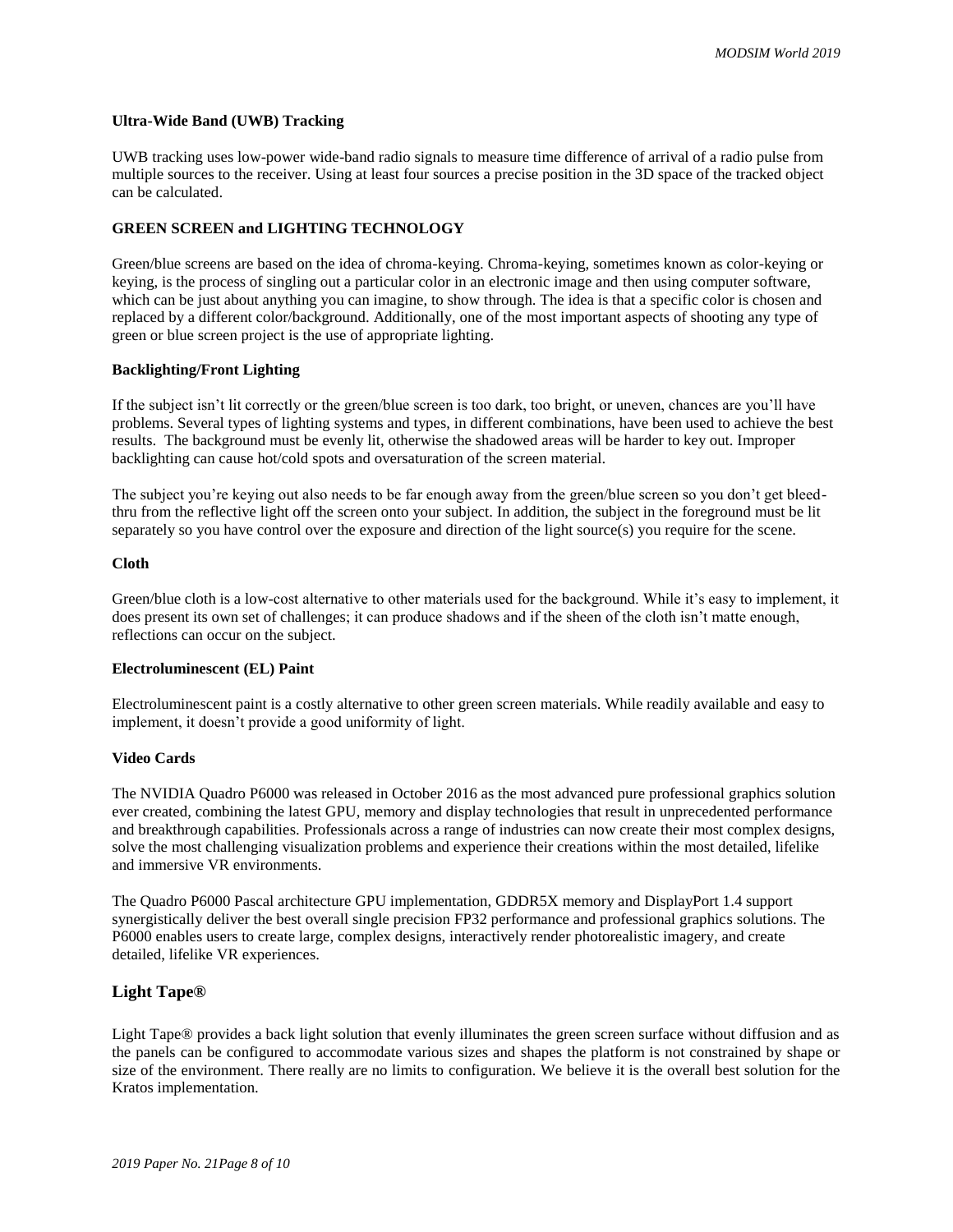## **Mixed Blending**

In augmented/mixed reality the occlusion between virtual and real objects needs to be managed correctly so users can look at the scene and rationalize that it's natural. In order to achieve this, the depth of the real-world has to be measured in real-time and from the user's viewpoint.

In Kratos' approach the virtual world is placed behind the physical world, whereas in other Augmented Reality systems the virtual elements are placed in front of the physical world. This is implemented by recording the physical-world layer with a camera and overlaying that video feed on top of the virtual video and providing a colorkeying method to remove certain parts of the physical layer from the video feed. The Kratos Chroma-key solution is an application built using OpenGL for rendering and Shader code for image processing and blending. Initially, the method of capturing the video feed from the IG involved the use of capture cards and a processing PC to blend and process images and render them to the HMD. We have refined those methods, utilizing functions from the graphics cards to grab the frame buffer of the IG before it leaves the card. This method is significantly faster and streamlines the processing pipeline.

In our configuration the MR System consists of a COTS virtual reality headset paired with a stereoscopic camera system. Areas of the real scene that are desired to be replaced by the virtual scene will be colored in green. The stereoscopic camera device uses two wide-angle low-profile cameras to provide the video feed for each eye.

| <b>Characteristics</b>  | <b>Mixed Reality</b>                                                                          | <b>Augmented Reality</b>                                                                                                                |
|-------------------------|-----------------------------------------------------------------------------------------------|-----------------------------------------------------------------------------------------------------------------------------------------|
| Layers Order            | Physical over Virtual                                                                         | Virtual over Physical                                                                                                                   |
| Layers<br>Separation    | Particular color in the<br>physical world is replaced by<br>the virtual                       | A 3D model of the physical word has to be generated on the fly<br>to determine occlusion areas where the physical world will be<br>seen |
| Layers Capture          | Virtual world – generated by<br>IG<br>Physical world – captured by<br>cameras                 | Virtual world – generated by IG<br>Physical world – seen by naked eye                                                                   |
| Layers<br>Visualization | Virtual world - HMD<br>Real world – cameras on<br><b>HMD</b>                                  | Virtual world - projected on a see thru display<br>Real world - seen by naked eye                                                       |
| Field of View           | 110 degrees                                                                                   | Published Field of view of selected HMD                                                                                                 |
| Layers<br>Alignment     | Precise head tracking and<br>matched fields of view<br>between cameras and virtual<br>reality | Depth sensing cameras                                                                                                                   |

#### **Table 1. Differentiates Mixed Reality and Augmented Reality characteristics.**

## **CONCLUSION**

The incorporation of reality-based technologies in the DoD and other government agencies improves the efficiency of the user for the selected application by leveraging technology to provide the means to train in the complex operating environment of the future, integrating technologies to optimize team and individual performance, and